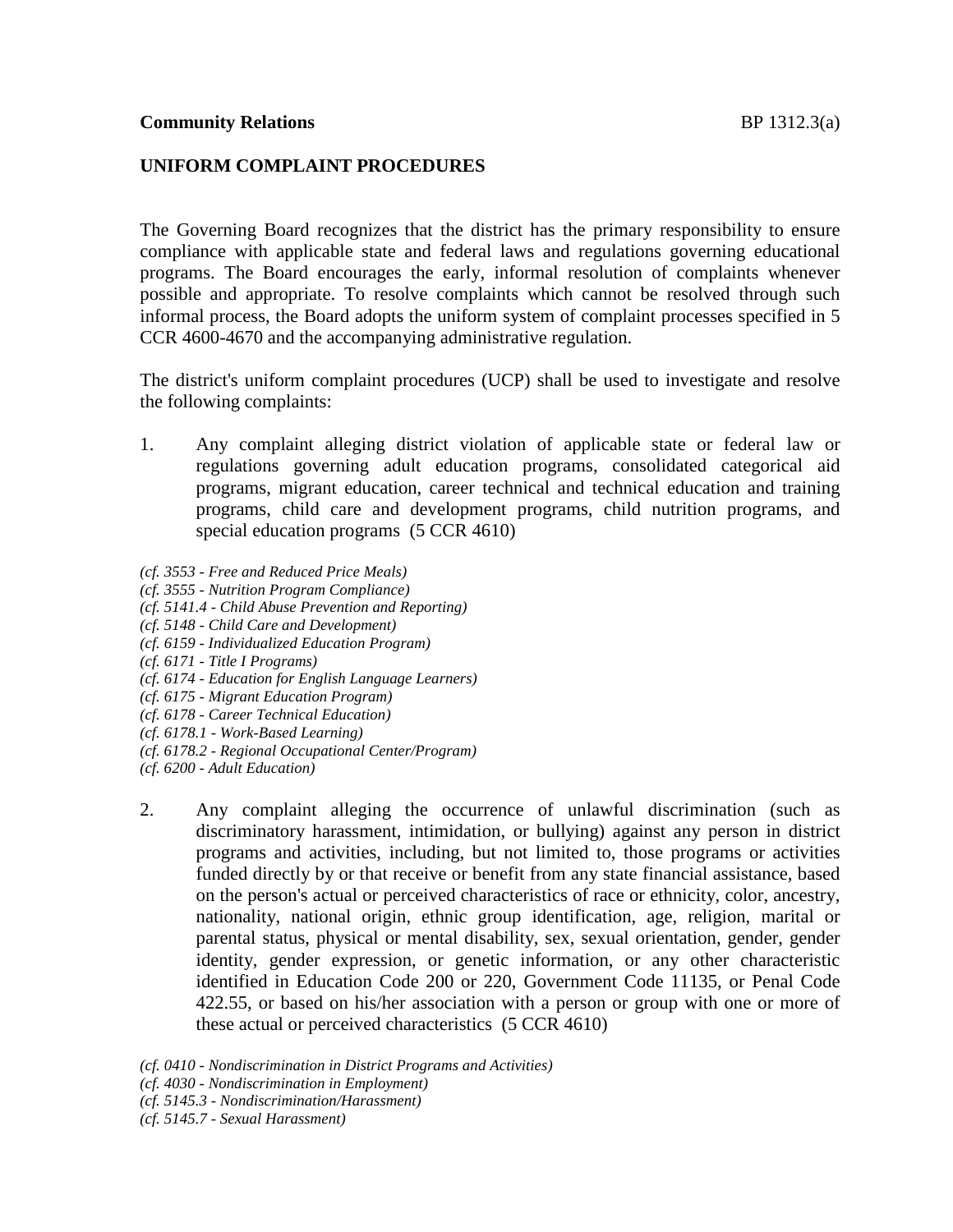- 3. Any complaint alleging district noncompliance with the requirement to provide reasonable accommodation to a lactating student on school campus to express breast milk, breastfeed an infant child, or address other breastfeeding-related needs of the student (Education Code 222)
- *(cf. 5146 - Married/Pregnant/Parenting Students)*
- 4. Any complaint alleging district noncompliance with the prohibition against requiring students to pay fees, deposits, or other charges for participation in educational activities (5 CCR 4610)

*(cf. 3260 - Fees and Charges)*

- *(cf. 3320 - Claims and Actions Against the District)*
- 5. Any complaint alleging district noncompliance with legal requirements related to the implementation of the local control and accountability plan (Education Code 52075)
- *(cf. 0460 - Local Control and Accountability Plan)*
- 6. Any complaint, by or on behalf of any student who is a foster youth, alleging district noncompliance with any legal requirement applicable to the student regarding placement decisions, the responsibilities of the district's educational liaison to the student, the award of credit for coursework satisfactorily completed in another school or district, school transfer, or the grant of an exemption from Board-imposed graduation requirements (Education Code 48853, 48853.5, 49069.5, 51225.1, 51225.2)
- *(cf. 6173.1 - Education for Foster Youth)*
- 7. Any complaint, by or on behalf of a homeless student as defined in 42 USC 11434a, alleging district noncompliance with any requirement applicable to the student regarding the award of credit for coursework satisfactorily completed in another school or district or the grant of an exemption from Board-imposed graduation requirements (Education Code 51225.1, 51225.2)
- *(cf. 6173 - Education for Homeless Children)*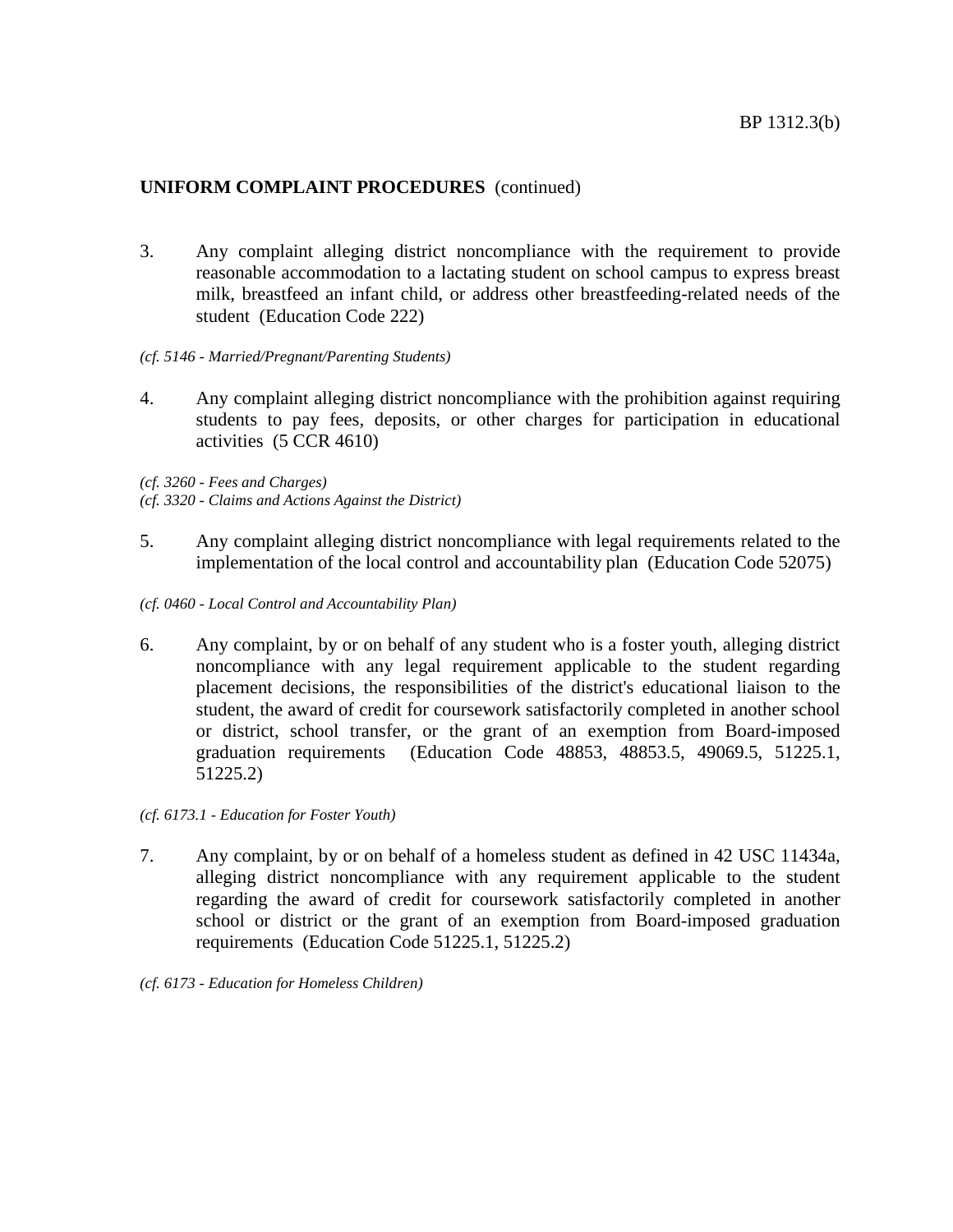8. Any complaint alleging district noncompliance with the physical education instructional minutes requirement for students in elementary school (Education Code 51210, 51223)

### *(cf. 6142.7 - Physical Education and Activity)*

- 9. Any complaint alleging retaliation against a complainant or other participant in the complaint process or anyone who has acted to uncover or report a violation subject to this policy
- 10. Any other complaint as specified in a district policy

The Board recognizes that alternative dispute resolution (ADR) can, depending on the nature of the allegations, offer a process to reach a resolution to the complaint that is acceptable to all parties. ADR such as mediation may be offered to resolve complaints that involve more than one student and no adult. However, mediation shall not be offered or used to resolve any complaint involving sexual assault or where there is a reasonable risk that a party to the mediation would feel compelled to participate. The Superintendent or designee shall ensure that the use of ADR is consistent with state and federal laws and regulations.

The district shall protect all complainants from retaliation. In investigating complaints, the confidentiality of the parties involved shall be protected as required by law. As appropriate for any complaint alleging retaliation or unlawful discrimination (such as discriminatory harassment, intimidation, or bullying), the Superintendent or designee shall keep confidential the identity of the complainant and/or the subject of the complaint if he/she is different from the complainant, as long as the integrity of the complaint process is maintained.

*(cf. 4119.23/4219.23/4319.23 - Unauthorized Release of Confidential/Privileged Information) (cf. 5125 - Student Records) (cf. 9011 - Disclosure of Confidential/Privileged Information)*

When an allegation that is not subject to the UCP is included in a UCP complaint, the district shall refer the non-UCP allegation to the appropriate staff or agency and shall investigate and, if appropriate, resolve the UCP-related allegation(s) through the district's UCP.

The Superintendent or designee shall provide training to district staff to ensure awareness and knowledge of current law and related requirements, including the steps and timelines specified in this policy and the accompanying administrative regulation.

*(cf. 4131 - Staff Development) (cf. 4231 - Staff Development) (cf. 4331 - Staff Development)*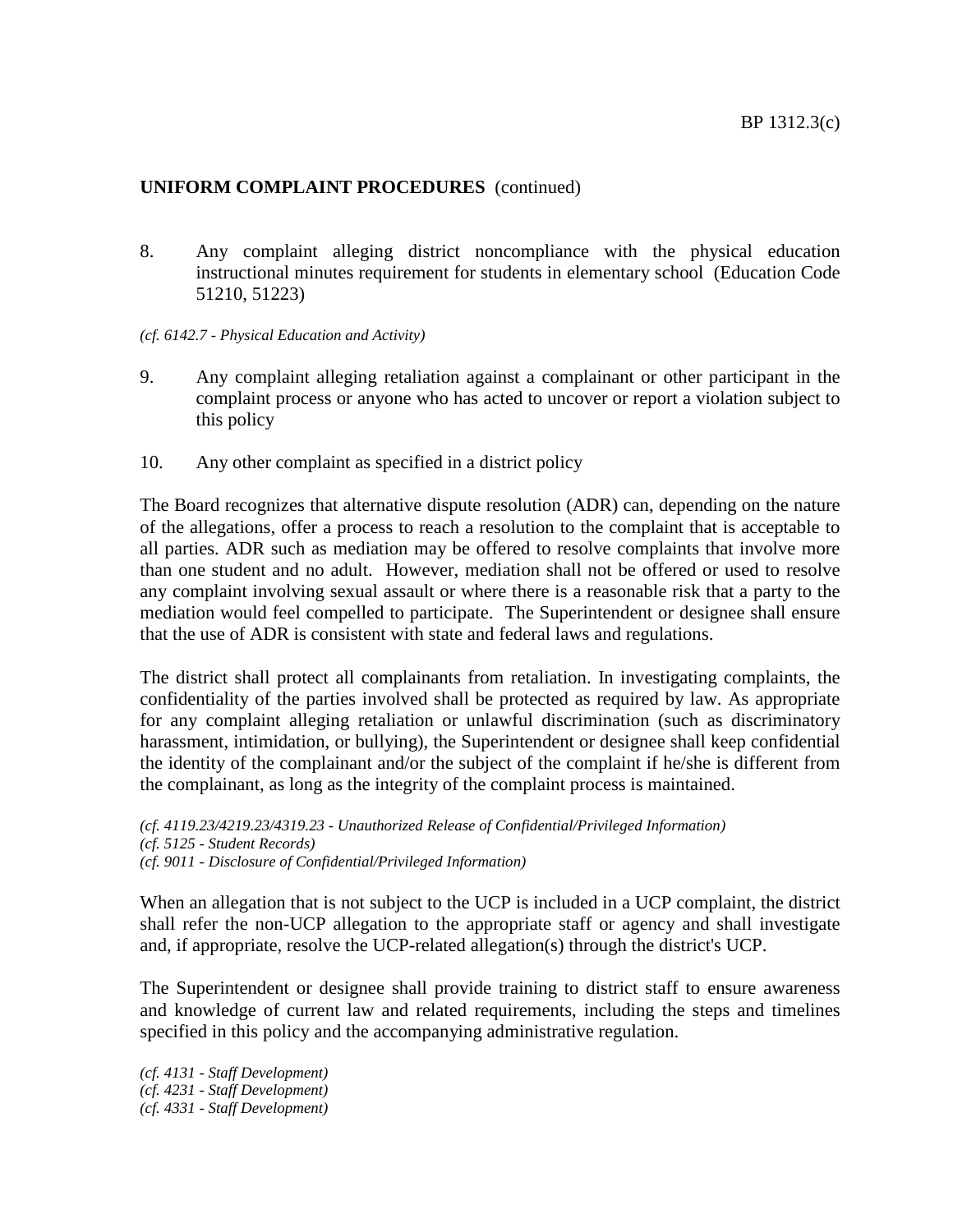The Superintendent or designee shall maintain records of all UCP complaints and the investigations of those complaints. All such records shall be destroyed in accordance with applicable state law and district policy.

*(cf. 3580 - District Records)*

## **Non-UCP Complaints**

The following complaints shall not be subject to the district's UCP but shall be referred to the specified agency:  $(5 \text{ CCR } 4611)$ 

- 1. Any complaint alleging child abuse or neglect shall be referred to the County Department of Social Services, the County Protective Services Division, and the appropriate law enforcement agency.
- 2. Any complaint alleging health and safety violations by a child development program shall, for licensed facilities, be referred to Department of Social Services and shall, for licensing-exempt facilities, be referred to the appropriate Child Development regional administrator.
- 3. Any complaint alleging employment discrimination shall be sent to the California Department of Fair Employment and Housing and the compliance officer shall notify the complainant by first class mail of the transfer.
- 4. Any complaint alleging fraud shall be referred to the California Department of Education.

In addition, the district's Williams Uniform Complaint Procedures, AR 1312.4, shall be used to investigate and resolve any complaint related to sufficiency of textbooks or instructional materials, emergency or urgent facilities conditions that pose a threat to the health or safety of students or staff, or teacher vacancies and misassignments. (Education Code 35186)

*(cf. 1312.4 - Williams Uniform Complaint Procedures)*

*Legal Reference: (see next page)*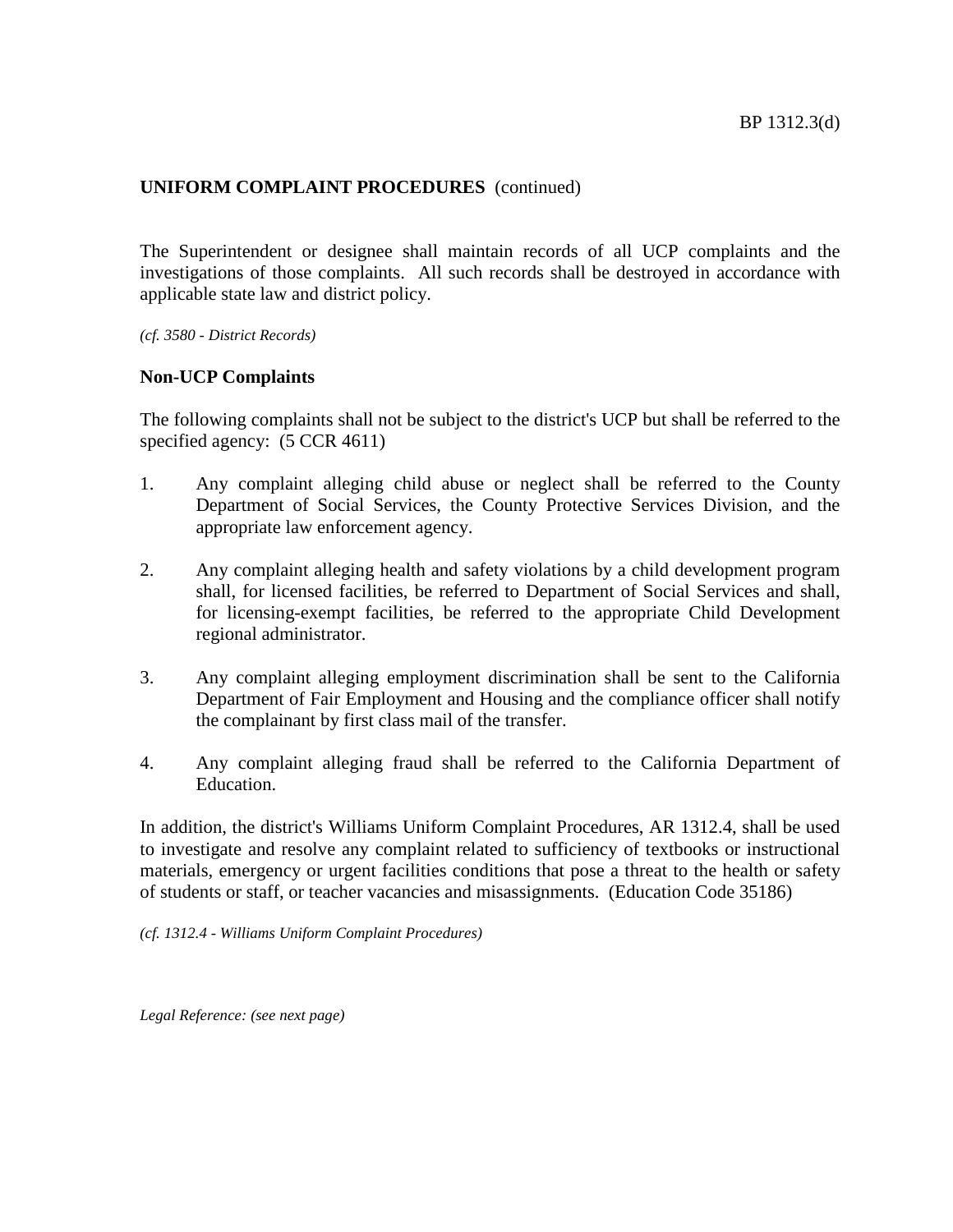#### *Legal Reference:*

*EDUCATION CODE 200-262.4 Prohibition of discrimination 222 Reasonable accommodations; lactating students 8200-8498 Child care and development programs 8500-8538 Adult basic education 18100-18203 School libraries 32289 School safety plan, uniform complaint procedures 35186 Williams uniform complaint procedures 48853-48853.5 Foster youth 48985 Notices in language other than English 49010-49013 Student fees 49060-49079 Student records 49069.5 Rights of parents 49490-49590 Child nutrition programs 51210 Courses of study grades 1-6 51223 Physical education, elementary schools 51225.1-51225.2 Foster youth and homeless children; course credits; graduation requirements 51228.1-51228.3 Course periods without educational content 52060-52077 Local control and accountability plan, especially 52075 Complaint for lack of compliance with local control and accountability plan requirements 52160-52178 Bilingual education programs 52300-52490 Career technical education 52500-52616.24 Adult schools 52800-52870 School-based program coordination 54400-54425 Compensatory education programs 54440-54445 Migrant education 54460-54529 Compensatory education programs 56000-56867 Special education programs 59000-59300 Special schools and centers 64000-64001 Consolidated application process GOVERNMENT CODE 11135 Nondiscrimination in programs or activities funded by state 12900-12996 Fair Employment and Housing Act PENAL CODE 422.55 Hate crime; definition 422.6 Interference with constitutional right or privilege CODE OF REGULATIONS, TITLE 5 3080 Application of section 4600-4687 Uniform complaint procedures 4900-4965 Nondiscrimination in elementary and secondary education programs UNITED STATES CODE, TITLE 20 1221 Application of laws 1232g Family Educational Rights and Privacy Act 1681-1688 Title IX of the Education Amendments of 1972 6301-6577 Title I basic programs 6801-6871 Title III language instruction for limited English proficient and immigrant students 7101-7184 Safe and Drug-Free Schools and Communities Act*